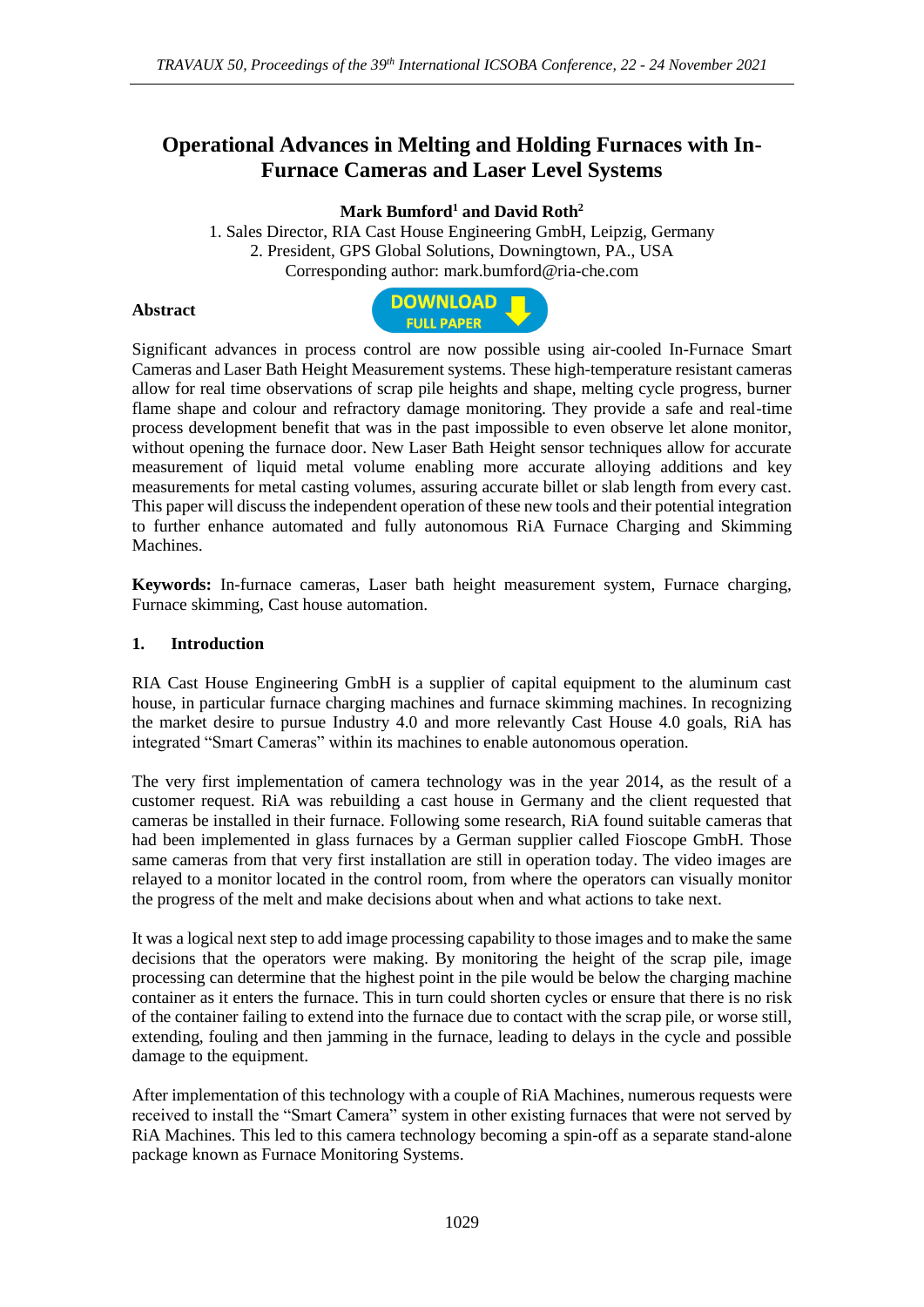# **2. RiA Corporate History**

RiA was founded under the banner of Rackwitz Industrieanlagen GmbH in 1997, by the former technical director of an aluminum plant that today belongs to the Hydro Group of companies. With experience in both cast house and downstream activities, RiA initially engineered and supplied solutions to both areas. In 2018, RiA took the decision to focus solely on the cast house and in particular with our key strength of furnace charging and furnace skimming machines. The company was rebranded as RIA Cast House Engineering GmbH to reflect this change.

In 2019, to support a growing US install base, RIA Cast House Engineering LLC was established in Indiana to ensure local service and support, including local stockholding of all major spares.

At the beginning of 2021, we formalized our relationship with Fioscope GmbH and signed an agreement allowing RiA to develop the furnace monitoring applications and offer those solutions worldwide exclusively to the aluminium cast house sector.

To date, RiA has supplied more than sixty-five furnace charging and skimming machines. All are rail-mounted precision machines, capable of charging up to 30 tonnes in less than 90 seconds or skimming a furnace faster than a traditional forklift truck or wheeled furnace tending vehicle, but with more repeatable results and without damaging the refractory lining. Key customers include Hydro and former Sapa, Constellium, Kaiser, Alumet, Matalco, and Ellwood. Many clients have multiple machines in the same cast house or across multiple sites and territories. One client alone has implemented more than twenty machines from RiA in ten different countries. Customer satisfaction is key to the nature of the repeat business that RiA has seen over the years.

## **3. The First In-Furnace Cameras**

In 2014, RiA secured a contract to rebuild a cast house in Germany, including melting and holding furnaces, charging and skimming machines, an electromagnetic stirrer and a client-specific request to install cameras inside the melting furnace. The images from the cameras, mounted within the refractory lining of the furnace walls, were to be relayed to monitors inside a control room, located a safe distance away from the furnaces. The operators were expected to occasionally observe the monitors and make decisions about the progress of the cycle.

After some research, RiA selected Fioscope GmbH as the supplier of the cameras. Fioscope already had experience of installing the same camera hardware inside furnaces in the glass industry at higher application temperatures than those seen in the aluminium industry.

The project was a great success for all parties. The operators were able to observe the monitors at will, without the need to approach the furnace and open the door. All parties recognized that not only this offered the operators a new level of safety, but it also saved energy and shortened cycles by retaining heat in the furnace. Rather than relying on calculations of melt rates and weights of material loaded into the furnace or monitoring roof temperatures and gas consumption to determine when the melt was ready for the next step, the operators could simply glance at the video image on the monitor. Even the old method of prediction would have resulted in eventually having to open the door to verify. If they were too early, the door would be closed and the burners fired up to recover the roof temperature and complete the cycle, with time lost and more gas consumed. If the observation showed the melt was ready, the question still remained, how long ago it was ready. Every minute lost in the cycle is lost forever and can never be recovered. In addition, there is a potential risk of charging the next load into liquid aluminium, rather than onto a semi-solid or mushy layer of scrap. With the video images on the monitors, the operators were able to make the decisions of when to react, without opening the doors erroneously.